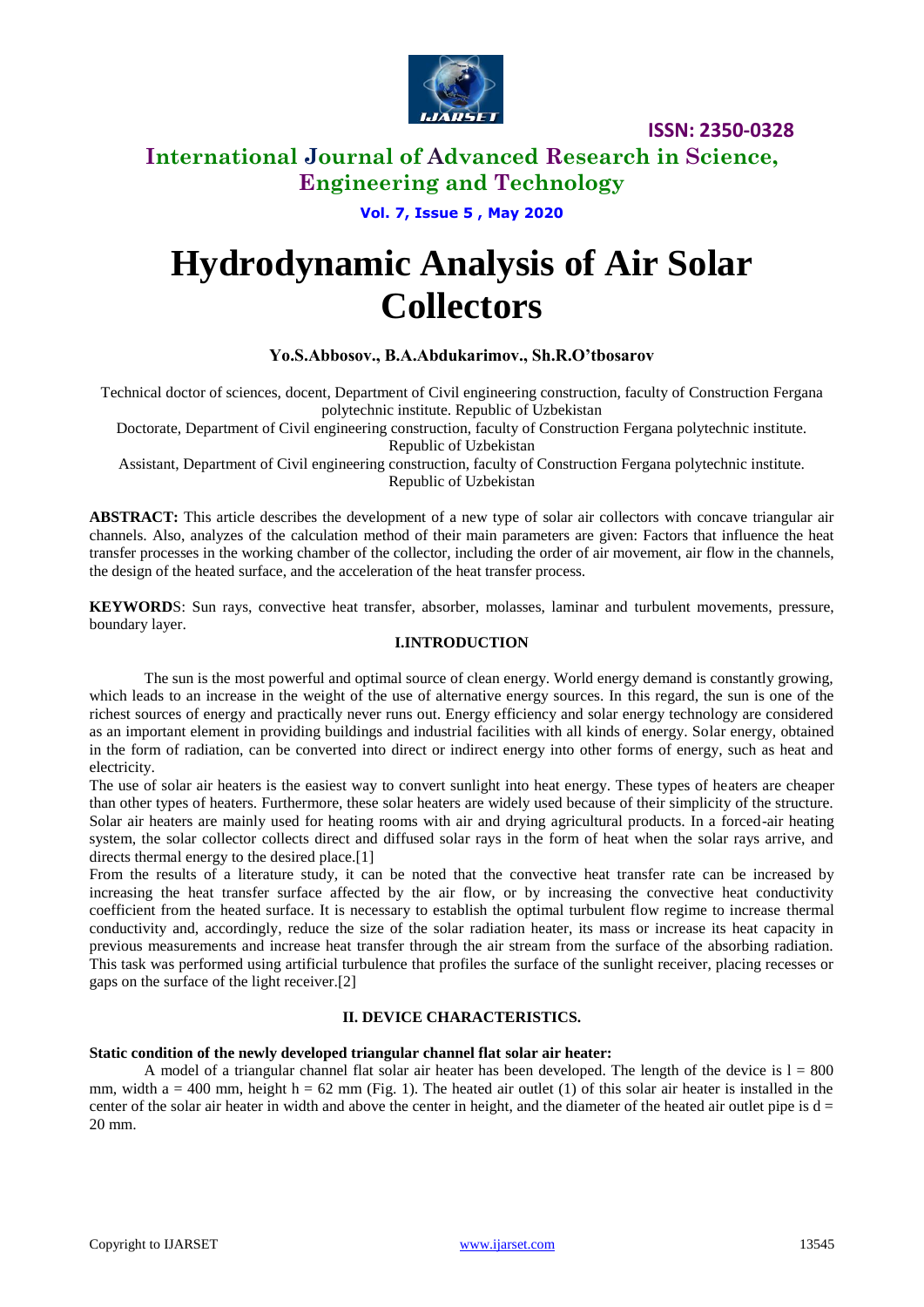

# **International Journal of Advanced Research in Science, Engineering and Technology**

**Vol. 7, Issue 5 , May 2020**



Figure 1.Scheme of triangular hollow channel solar air collector

1-air outlet, 2-windows, 3-darkened metal surface (absorber), 4-air channel, 5-air intake vents, 6-corpus

### **The dynamic condition of a triangular channel flat solar air heater:**

The working principle of this solar air heater is as follows. As a result of sunlight on the working surface of the collector, the absorber (3) heats up and sucks air out of the heated (1) pipe of the collector with the help of an suction fan. The collector receives air flow from the outside environment along the working surface in an amount equal to the consumption of heated air through the air intake pipes (5). This air flow increases its temperature under the influence of convective heat exchange. Convective heat exchange takes place on the working surface of the absorber (3) and along the inner and outer surfaces of the triangular channels (4). The internal convex geometric shape (Fig. 2) given to the triangular-shaped air canals serves the function of forming a cyclone.



Figure 2. Scheme of a channel which gives circulation to air

The thermal insulation layer (7) between the absorber and the corpus of the solar air heater prevents heat loss from the heated absorber and promotes the transfer of existing heat to the air.

The thermal conductivity of the corpus of the solar air heater (6), consisting of low-porosity plastic, ensures that there is no heat loss in the working chamber of the collector.

#### **III. METHOD OF THEORETICAL ANALYSIS**

According to the analysis of the flow, it can be divided into a boundary layer on the channel surface and an external flow. The boundary layer plays a key role in dynamic and heat transfer processes with a washable flow body. The loss of energy is determined by the phenomena of interruption in motion and the failures arising from them.[3]

Based on the research work, the laminar boundary layer is represented as follows. [4]

$$
\frac{\partial}{\partial x}(\rho V) + \frac{\partial}{\partial y}(\rho V) = 0
$$

 $(1)$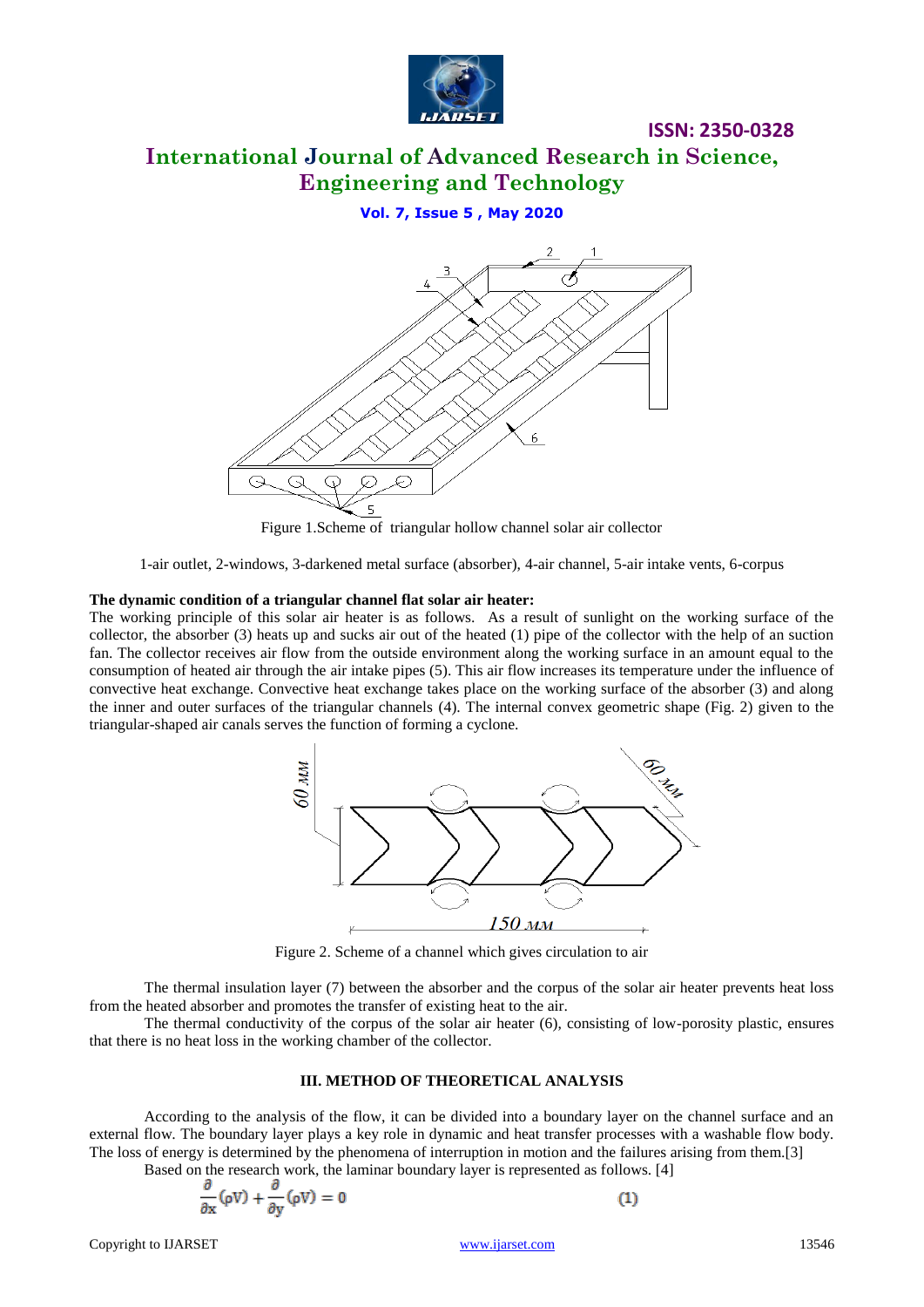

# **International Journal of Advanced Research in Science, Engineering and Technology**

### **Vol. 7, Issue 5 , May 2020**

$$
\frac{\partial U}{\partial x} + \rho V \frac{\rho U}{\partial y} = -\frac{\partial P}{\partial x} + \mu \frac{\partial^2 U}{\partial x^2}
$$
\n
$$
\rho U s_{\rho} \frac{\partial T}{\partial x} + \rho V s_{\rho} \frac{\partial T}{\partial y} = \lambda \frac{\partial^2 T}{\partial y^2}
$$
\n(2)\n
$$
\rho U_{\omega} = 0 \cdot T = T_{\omega} (y = 0)
$$
\n
$$
U = U_{\omega} \cdot T = T_{\omega} (y = \infty)
$$
\n(3)\n(4)\n(5)

The following symbols are derived from these equations:  $\rho$  – the density of heat carrier (air);  $U, V$  – the longitudinal and transverse components of the velocity of the flow;  $U_{\omega}$ ,  $U_{\omega}$  - the flow temperature at the channel wall and at a certain distance from it;  $T -$  the flow temperature;  $T_{\omega}$ ,  $T_{\infty}$  - the flow temperature in and out of the channel wall;  $s_0$  – the specific heat capacity;  $\lambda$  – the heat capacity. We will re-express the equation of the law of mass compression for taking into account the effect of pressure and friction gradient on heat transfer.

$$
\rho \frac{\partial U_{\infty}}{\partial x} = const
$$
\n
$$
\rho \frac{\partial U_{\infty}}{\partial x} + U \frac{\partial S}{\partial y} = 0
$$
\n
$$
\frac{\partial U_{\infty}}{\partial x} \frac{\partial S}{\partial x} + \frac{S \partial X}{S \partial x}
$$
\n
$$
S = (a - \delta^2)b
$$
\n(9)

Of these formulas A and B are the height and width of the profiled channel. Given the similarity of the air channel to the diffuser-confuser, and by determining the angle of opening of the duct through U, we obtain. [5]

$$
\frac{x\partial U_{\infty}}{U_{\infty}\partial x} = \frac{xdS}{SdS} = \frac{xd(a-b^{*})b}{(a-b^{*})bdx} = \frac{x}{(a-b^{*})bdx} \left|\frac{da}{dx} - \frac{d\delta^{*}}{dx}\right|
$$
\n
$$
a = a_{0} + xtgy
$$
\n
$$
\frac{x\partial U_{\infty}}{U_{\infty}\partial x} = \frac{xdS}{SdS} = \frac{xd(a-b^{*})b}{(a-b^{*})bdx} = \frac{x}{(a-b^{*})bdx} \left|\frac{da}{dx} - \frac{d\delta^{*}}{dx}\right|
$$
\n
$$
\frac{x\partial U_{\infty}}{U_{\infty}\partial x} = \frac{x}{\partial x(a-b^{*})} = \frac{xtgy}{a-\delta^{*}}
$$
\n
$$
(13)
$$

The extrusion thickness of the boundary layer is expressed by the modifiers  $\eta$  of the auto-model  $\delta$ :

$$
\delta^* = \eta \frac{\sqrt{Re}}{\sqrt{Re}} \qquad (14)
$$
\n
$$
\eta \frac{x\sqrt{Re}}{x} \int_0^y (1 - \frac{\rho U}{(\rho U)_\infty}) dy \qquad (15)
$$
\n
$$
d\delta^* = \eta \frac{1}{2} \frac{1}{\sqrt{Re}} \qquad (16)
$$
\n
$$
\frac{dP}{dx} = -\left(\frac{x d U_\infty}{U_\infty dx}\right) = \frac{x\eta \frac{1}{2} \frac{1}{\sqrt{Re}}}{a - \eta \frac{x}{\sqrt{Re}}} = \frac{x t g \gamma}{(a - \eta) \frac{x}{\sqrt{Re}} \frac{1}{\sqrt{Re}} \frac{1}{x} - \eta \frac{t g \gamma}{\sqrt{Re}} \frac{1}{x} - \eta} \qquad (17)
$$

Heat transfer also occurs depending on the pressure in the diffuser-confuser channels to dissolve the friction mass in the channels. [6.7.8]

According to studies, there can be three types of coolant movement in the receiving devices: continuous, preintermittent and intermittent. The current can be laminar and turbulent. To solve the boundary layer problem, you can use the following method. We accept the following deviations; Structural methods for solving problems of the boundary layer in a free-form profile in which the flow is stable and cannot be compressed by air without twodimensional heat transfer of the flow are based on solving the momentum equation.

$$
\frac{d\delta^{xx}}{\partial x} + \frac{dV_0}{\partial x} \frac{\delta^{xx}}{V_0} (2 + H) = \frac{\tau_\omega}{\rho_0 V_0^2}
$$
 (18)

Here:  $\delta^{**}$  - the thickness of impulse loss;  $\delta^*$  - the thickness of extrusion; v0,  $\rho$ 0 - the velocity and density at the outer boundary of the boundary layer;  $N = \delta^* / \delta^{**}$ ; τω–the tension of wall friction. The extrusion thickness of the boundary layer with the exact profile and velocity is determined by the following expressions.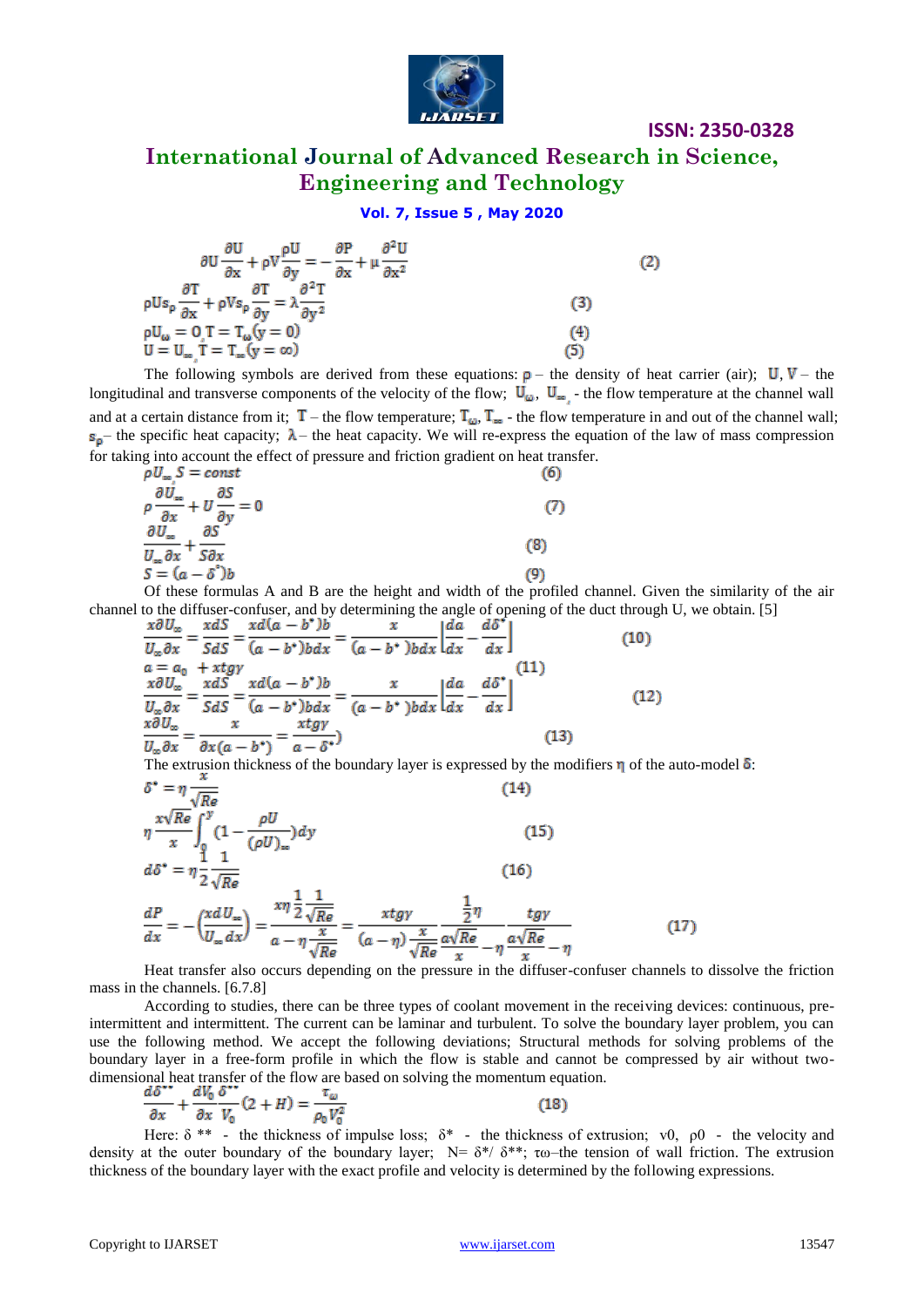

# **International Journal of Advanced Research in Science, Engineering and Technology**

### **Vol. 7, Issue 5 , May 2020**

$$
\delta^* \int_0^\delta \left(1 - \frac{\rho v}{(\rho_0 v_0)}\right) dy
$$
\n- the thickness of impulse loss\n
$$
\delta^{**} \int_0^\delta \frac{\rho v}{(\rho_0 v_0)} \left(1 - \frac{v}{v_0}\right) dy
$$
\n(20)

Because the impulse equation has three indeterminate parameters  $-\delta$  \*\*,  $\delta$ \*, and  $\tau\omega$  — the problem is solved by a series of profiles and velocities related to one parameter to an equation with one unknown, according to the approximate solution method. Instead of such a parameter, the amount of  $\varphi$ , called the form parameter, has been proposed, which allows the development of structural methods of boundary layers on the theoretical basis of the existence of internal scales of turbulence. [9.10.11.12] The method of calculating the lost viscosity of the turbulent boundary layer is also of special importance. [13]

In this method, the dimensions in the viscosity condition decrease faster than dimensions in the entire boundary layer.

#### **IV. CONCLUSION AND FUTURE WORK**

Based on the results of experimental research conducted on a solar air collector with a botanical channel in the form of a triangle, developed in a new way, the development of a mathematical model of the air flow in the air channels of the collector is required.

#### **REFERENCES**

[1] Mohit B. Modeling, analysis, evaluation, selection and experimental investigation of parabolic trough solar collector system, M. Sc. Thesis, Thapar University, 2012. 107 p.

[2] Abdukarimov B.A., Akramov A.A., Abdukhalilova Sh.B. The study of increasing the efficiency of solar air heaters // Achievements of science and education scientific and methodological journal No. 2 (43), 2019. 13-14 p.

[3] Umurzakova M.A. Research of heat transfer and hydraulic resistance of solar air heaters with intensification of heat transfer: The dissertation for the degree of candidate of technical sciences: special. 05/14/05 - Theoretical foundations of heat engineering. Ferghana, 2009.116 p.

[4] Kharchenko N.V. A systematic approach to the development of solar heat pump systems. - Kiev, 1987 .—158p. Dep. Informenergo 03/01/88. No. 2639EN.

[5] Amerkhanov P. A., Butuzov V. A., Garkavy K. Yu. Issues of theory and innovative solutions when using solar energy systems // Energoatomizdat Moscow, 2009, 150-158 p.

[6] Vardiyashvili A.B., Teymurkhanov A.T., Tovarnykh G.N. An approximate method for determining the velocity of a coolant in a thermosiphon installation / / Solar technology. - 1991. - No. 1. - P.57-61.

[7] Popel O.S., Fried S.E. Solar water heaters. Possibilities of use in climatic conditions of the middle strip of Russia / / Thermal energy. - 2001. - No. 7. - S. 44-47.

[9] Solar heat and cold supply systems. Ed. Sarnatsky E.V. and Chistovich S.A. - M.: Stroyizdat, 1990 .- 217 p.

[10] Investigate the heat supply of solar radiation and develop recommendations on the selection of rational types of solar systems for hot water supply and heating in the Primorsky Territory: Report on research (concludes.) / Dalnevost. Research institute for construction. Leader. work of V.P. Rudakov.-No GR 01.83.0041142, inv. No. 0286. - 0-008090 - Vladivostok, 1985 .-- 112 p.

[11] Anderson B. Solar Energy (Basics of Building Design). - M.: Stroyizdat, 1982.- 372 p.

[12] Kharchenko N.V. Criteria for assessing the energy efficiency of heat pump heating systems / Kiev, eng. inst. Dep. in Ukr NIIINTI 04.13.87. - Kiev, 1987 .- 160 p.

[13] Valov M.I., Zimin E.N., Poperechnaya E.V., Lazarenko T.V. Optimization of solar installations as a means of increasing their efficiency / Sat. scientific tr / Mosk. energy inst. - M., 1986. - No. 117. - S. 49-55.